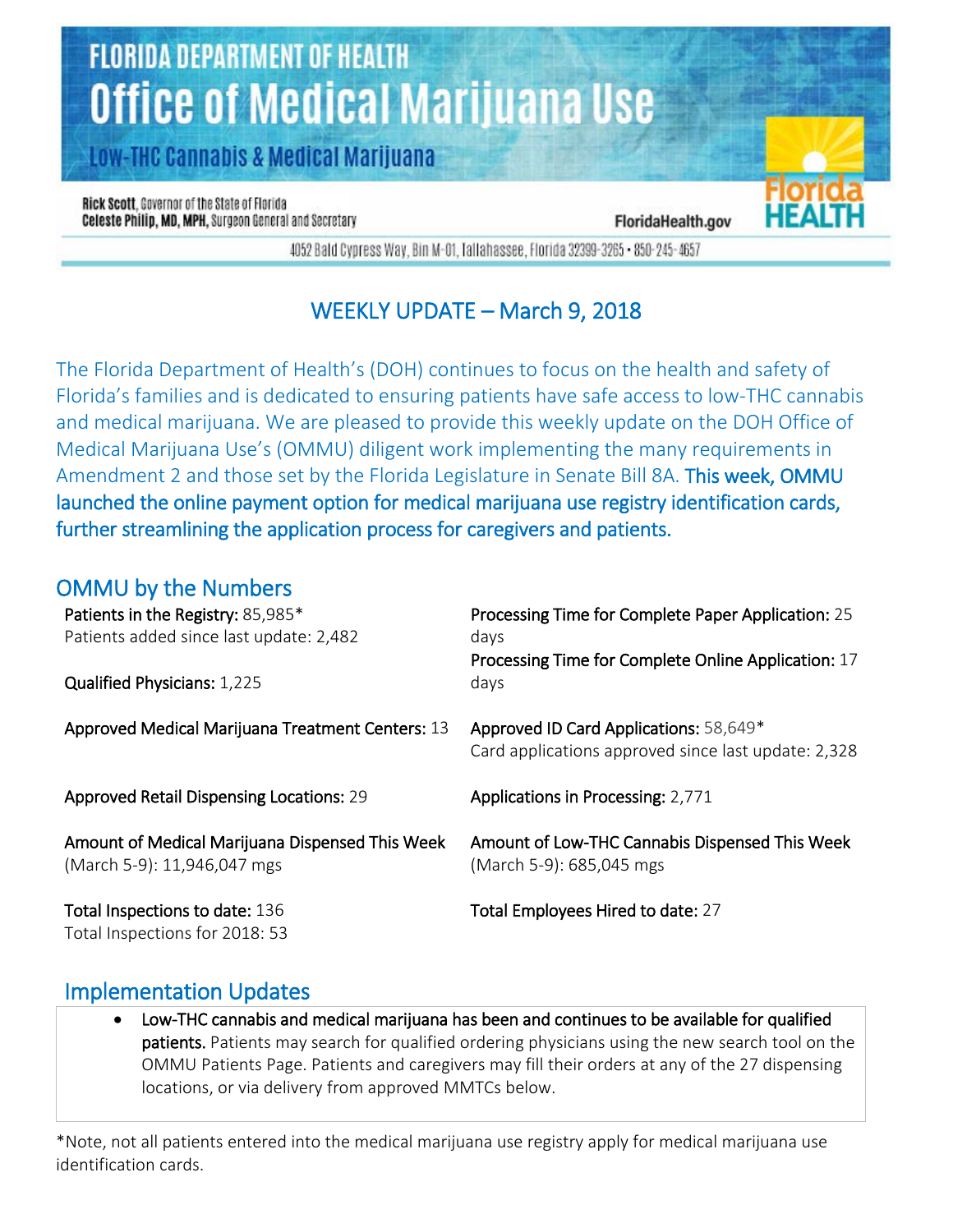- On Wednesday, OMMU announced that patients and caregivers can now submit online payment for their Medical Marijuana Use Registry Identification Cards. The upgrade allows applicants to pay with a credit card or through their bank account. This is second upgrade made to the registry in recent weeks to streamline the registration experience for patients and caregivers. On February 16, the department announced that the integration of photos directly from the Department of Highway Safety and Motor Vehicles system was complete.
- Next week, the department will host two public rule workshops. The workshops will focus on rules regarding standards for production of edibles and dosing for both low-THC cannabis and medical marijuana. The public is encouraged to provide their comments. For meeting agenda and location, clic[k here.](http://www.floridahealth.gov/newsroom/2018/03/030818-ommu-workshops.html)
- The mailing address for Patient and Caregiver ID card applications has changed: PO Box 31313, Tampa, FL 33631-3313

| Name                            | <b>Dispensing Locations</b>                                       |
|---------------------------------|-------------------------------------------------------------------|
|                                 | Tallahassee, Tampa, Clearwater, Pensacola, Miami, Edgewater,      |
| <b>Trulieve</b>                 | Lady Lake, Jacksonville, Orlando, St. Petersburg, Bradenton, Fort |
|                                 | Myers, Gainesville, delivery                                      |
| <b>Surterra Therapeutics</b>    | Pensacola, Tallahassee, Tampa, North Port, Deltona, delivery      |
| <b>Curaleaf</b>                 | Miami, Kendall, Lake Worth, delivery                              |
|                                 | Tallahassee, Gainesville, Orlando, Jacksonville, Lake Worth, St.  |
| <b>Knox Medical</b>             | Petersburg, delivery                                              |
| <b>Liberty Health Science</b>   | Summerfield, delivery                                             |
| The Green Solution              | Dispensing via delivery                                           |
| GrowHealthy                     | Dispensing via delivery                                           |
| 3 Boys Farm                     | Cultivation Authorization only                                    |
| Vidacann                        | Cultivation Authorization only                                    |
| Plants of Ruskin, Inc.          | Cultivation Authorization only                                    |
| Sunbulb Company, Inc.           | Cultivation Authorization only                                    |
| <b>Treadwell Nursery</b>        | Cultivation Authorization only                                    |
| Keith St. Germain Nursery Farms | Cultivation Authorization only                                    |

### Medical Marijuana Treatment Centers

## Legal Updates

*The implementation of Amendment 2 and Senate Bill 8A continues to be frequently litigated. While some of these lawsuits have little impact on our progress, others – particularly those regarding the constitutionality of the law we are tasked with executing – have significant impact on DOH's ability to implement certain requirements of Senate Bill 8A.*

| Home Grow   | Redner v. DOH, et. al., 13th Judicial Circuit Case No. 17-CA-5677             |
|-------------|-------------------------------------------------------------------------------|
|             | Motion to dismiss was denied on January 24, 2018; case to go to trial. No     |
|             | trial date set as of yet.                                                     |
| Smoking Ban | People United for Medical Marijuana v. DOH, et. al., 2d Judicial Circuit Case |
|             | No. 2017-CA-1394                                                              |